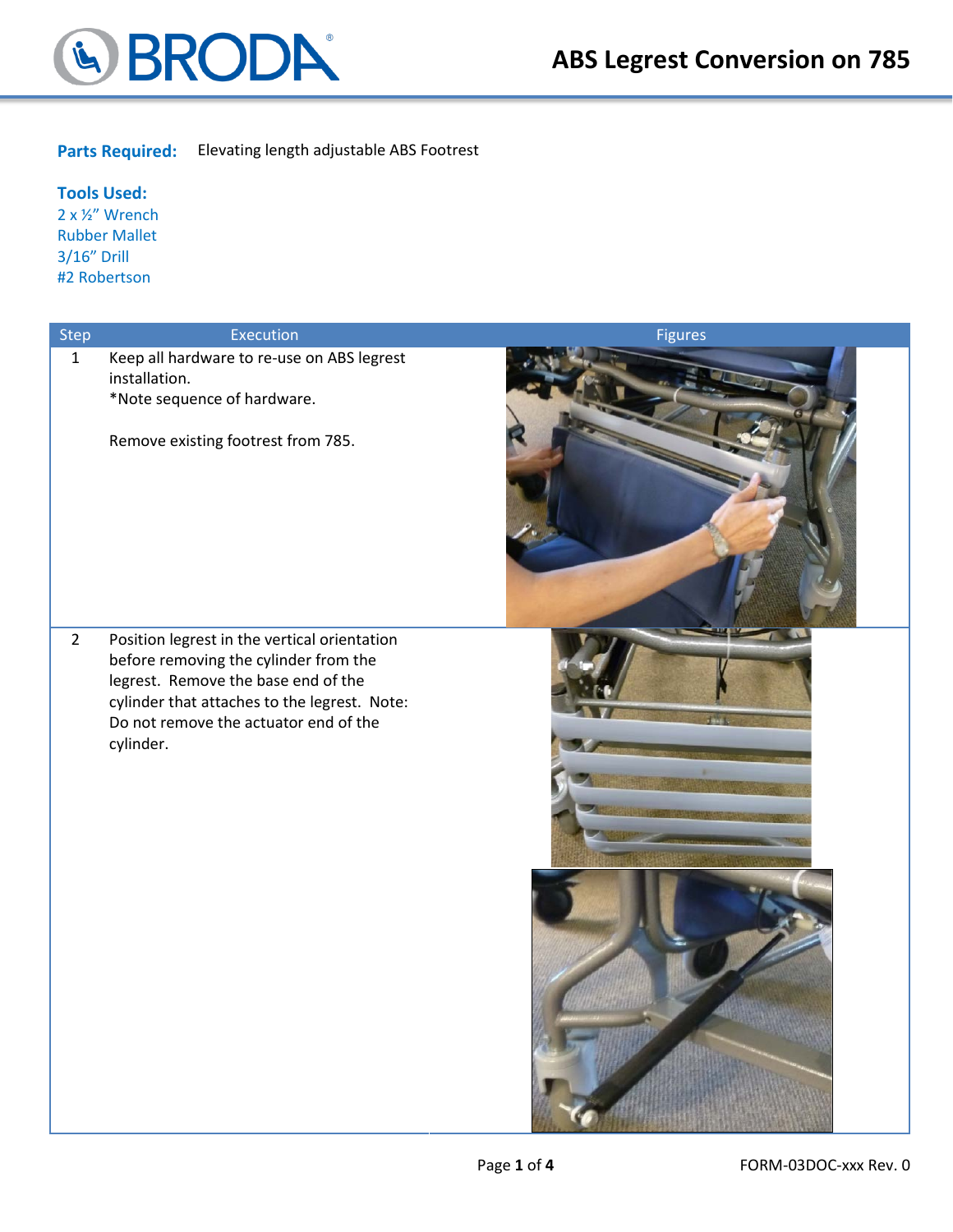# & BRODA®

### **ABS Legrest Conversion on 785**

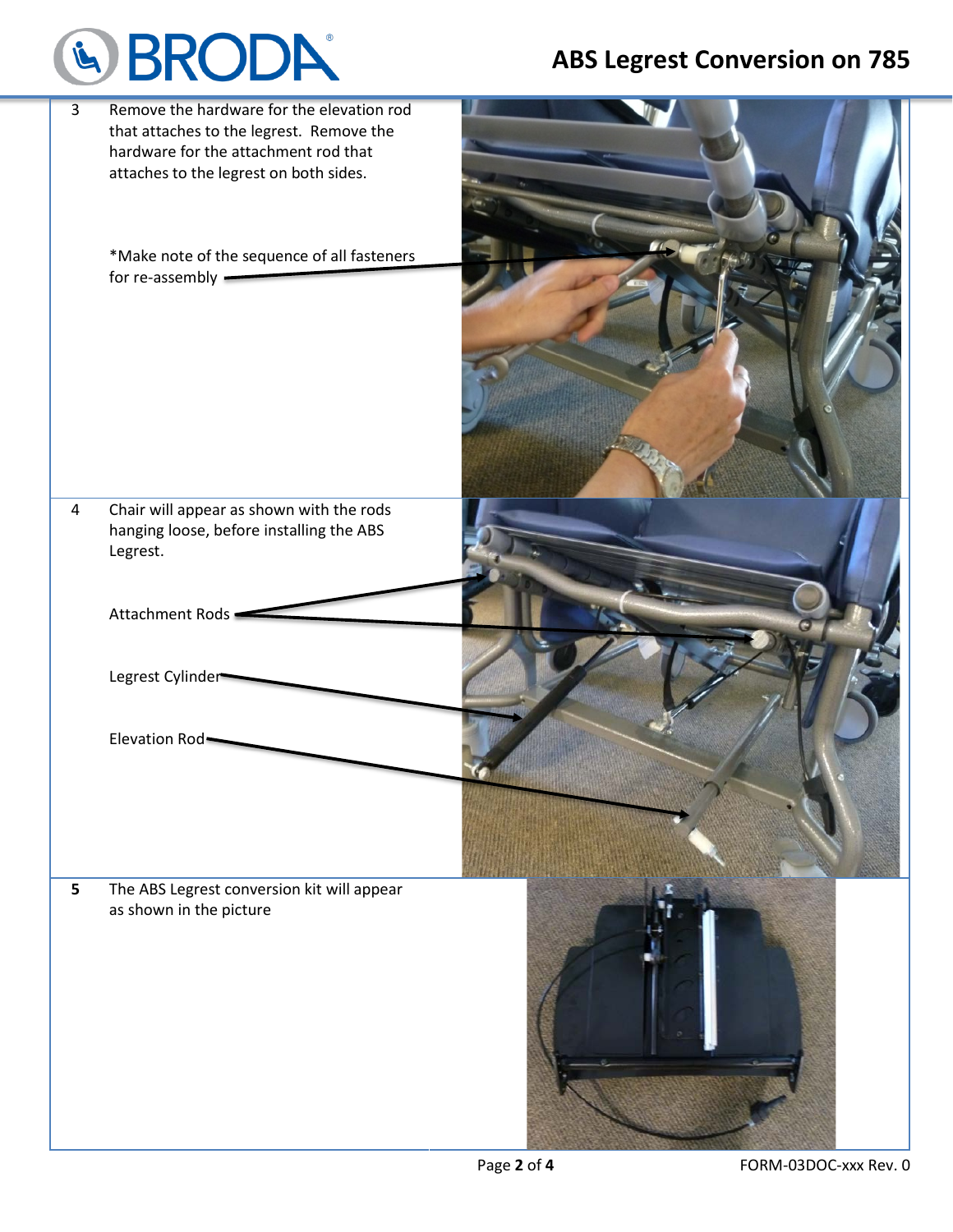## & BRODA®

## **ABS Legrest Conversion on 785**

| $6\phantom{a}$<br>$\overline{\mathbf{z}}$ | Install the attachment rods to the top hole<br>in the tabs on both sides of the new legrest.<br>Tap hole in the tab.<br>Install the elevation rod to the second hole |  |
|-------------------------------------------|----------------------------------------------------------------------------------------------------------------------------------------------------------------------|--|
|                                           | from the bottom on the tab of the new<br>legrest.                                                                                                                    |  |
|                                           | Attachment rod assembled to the top hole-                                                                                                                            |  |
|                                           | Elevation rod assembled to the second hole -<br>from the bottom                                                                                                      |  |
| 8                                         | Install the legrest cylinder to the bottom<br>hole on the tab of the new legrest                                                                                     |  |